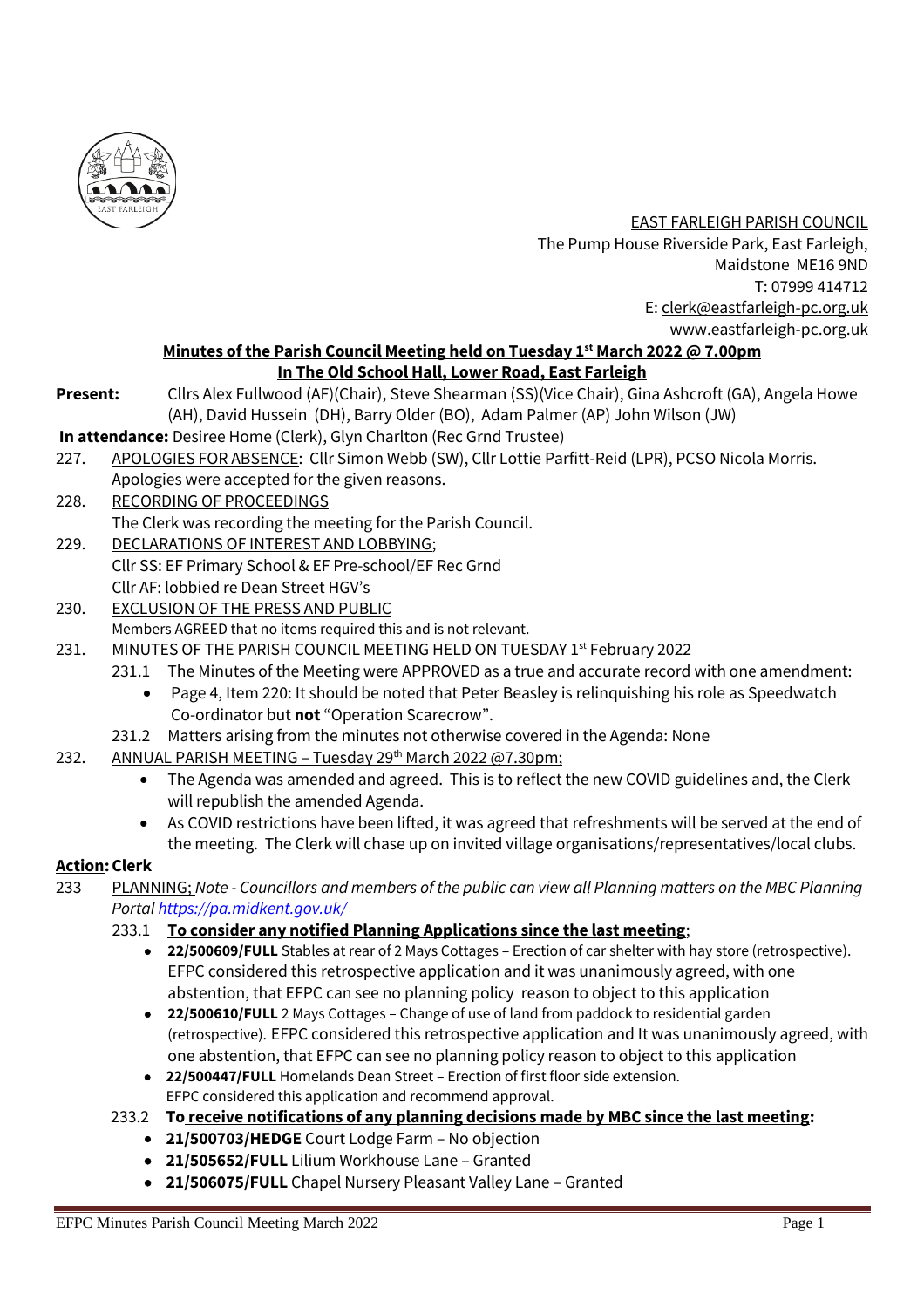- **21/504422/FULL** Gallants House Lower Road Granted
- **21/506169/TCA** The Limes Lower Road No objection.
- **APP/U2235/W/21/3271239** Domus Corrodian Priory Close Appeal dismissed.
- 233.3 **To note any information reported to/received from MBC on planning enforcement issues:**
	- The report from MBC Planning Enforcement was circulated.
- 233.4 **Any other planning matters, including late planning applications**:
	- Golding Homes to note copy email for info. As previously agreed, EFPC cannot comment until any actual planning application is received.
	- **To Note: 15/503455/TPO** Cherry Lodge Refused
- 234. PARISH COUNCILLORS/PARISHIONERS
	- 234.1 **To report on any events (ON-LINE seminars etc) attended on behalf of the Council, including the Clerk**:
		- Cllr AH circulated notes from the Dynamic Councillor Training and recommended to other EF Parish Councillors. Cllr GA is already signed up for this on-line training.
		- Cllr JW attended a meeting regards the new Ward Boundaries. The proposed ward changes were noted.
	- 234.2 **To raise matters reported to them by parishioners**: None
	- 234.3 **Any other IMPORTANT/URGENT matters Councillors wish to raise NOT otherwise covered in the Agenda**; None.

#### 235. FINANCE

| 235.1 To ratify payments made since the last meeting: |                                                                             |
|-------------------------------------------------------|-----------------------------------------------------------------------------|
|                                                       | Direct Debit BC&E People's Pension                                          |
|                                                       | $D_{\text{total}}$ $D_{\text{total}}$ $D_{\text{total}}$ $D_{\text{total}}$ |

- Direct Debit Lloyd (EFPC Multipay Card) £ 235.56
- *(includes Zoom subs/Training invoices/123.Reg/SLCC discount/monthly Bank Charge)*

 $£ 67.11$ 

- SO Clerks Salary February 2022 £ 600.00
- SO Car Park Attendants Salary February 2022 f 136.00
- 01032201 Pearsons January 2022 invoice E1,830.36

## 235.2 The following BACS transfer payments are to be authorised on Unity Trust Internet Banking

| by 2 signatories following the meeting: (Authorisation this month: Cllrs SS & JW) |                                            |           |  |  |  |  |
|-----------------------------------------------------------------------------------|--------------------------------------------|-----------|--|--|--|--|
| 01032202                                                                          | Clerks Time Sheet & Expenses February 2022 | £ 279.50  |  |  |  |  |
| 01032203                                                                          | L Owen Time Sheet February 2022            | £ 231.24  |  |  |  |  |
| 01032204                                                                          | AculT - monthly maintenance & backup       | £ $73.25$ |  |  |  |  |
| 01032205                                                                          | Pearsons Monthly Invoice                   | £1,830.36 |  |  |  |  |

- 235.3 Financial Statements
	- To receive the Financial Statements for the period up to 22nd February 2022 which represent the state of play at the end of week 46, 2021/22.
- 235.4 Any Other Financial Matters:

|                                                                         | Agree/Approve Section 137 Donations (as per previous year's charitable donations); |         |  |  |
|-------------------------------------------------------------------------|------------------------------------------------------------------------------------|---------|--|--|
| 01032206                                                                | <b>Farleighs WI Section</b>                                                        | £100.00 |  |  |
| 01032207                                                                | <b>First East Farleigh Brownies</b>                                                | £100.00 |  |  |
| 01032208                                                                | Kent Air Ambulance                                                                 | £100.00 |  |  |
| 01032209                                                                | Porchlight                                                                         | £100.00 |  |  |
| 01032210                                                                | East Farleigh Pre-school                                                           | £100.00 |  |  |
| 01032211                                                                | West Farleigh Youth Football Club                                                  | £100.00 |  |  |
| 01032212                                                                | <b>Dandelion Time</b>                                                              | £100.00 |  |  |
| 01032213                                                                | HoKH                                                                               | £100.00 |  |  |
| 01032214                                                                | <b>Kenward Trust</b>                                                               | £ 50.00 |  |  |
| 01032215                                                                | <b>Blackthorn Trust</b>                                                            | £ 50.00 |  |  |
| Agonda Ham 246; Camaritans (Maidstone & Weald) denotion request ADDDOVE |                                                                                    |         |  |  |

- Agenda Item 246: Samaritans (Maidstone & Weald) donation request APPROVED £100.00.
	- Quote from Complete Weed Control (car park weed prevention) APPROVED;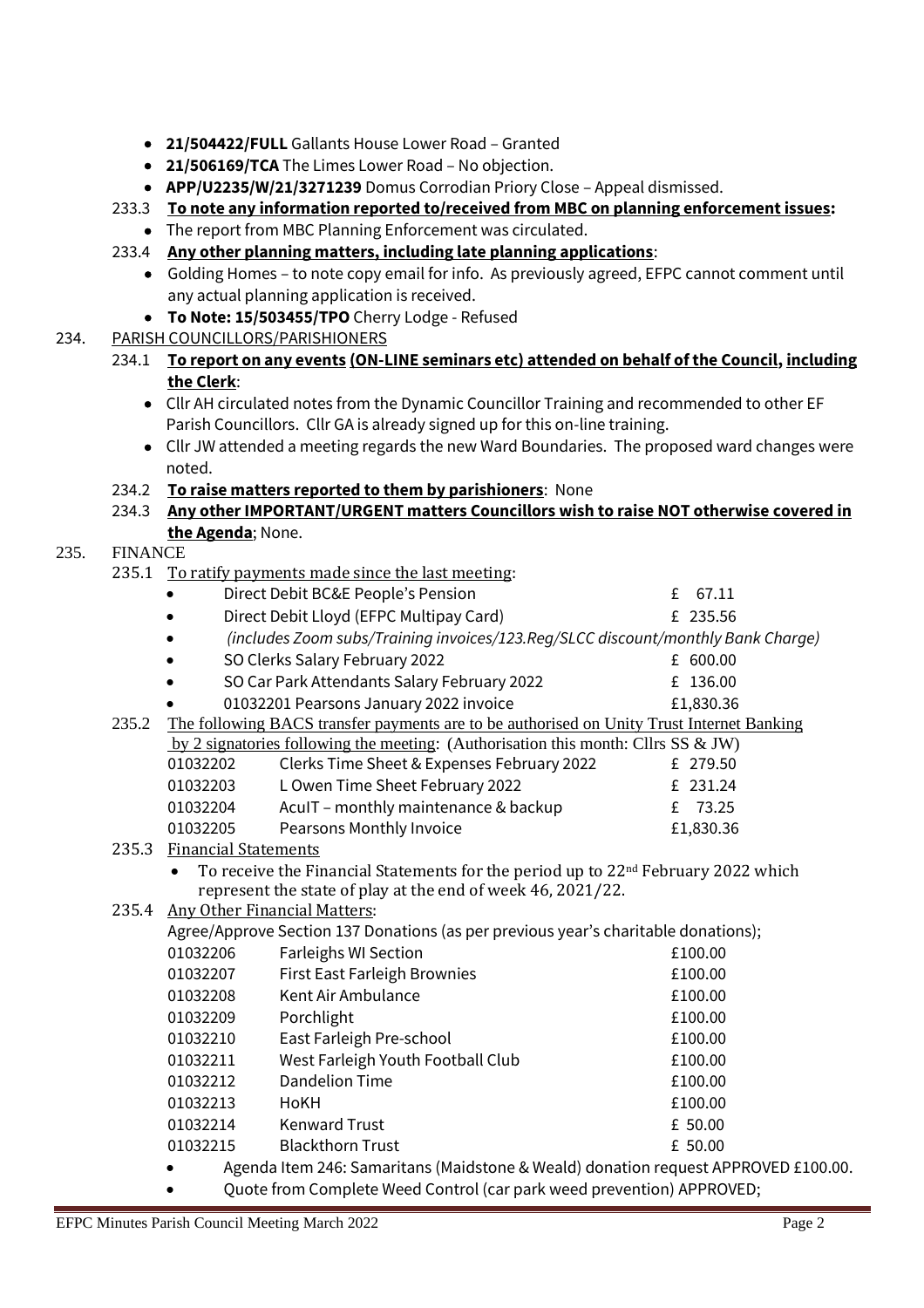3 Applications per year @ £265.00 = £795.00 plus VAT = Grand Total £954.00

- Noted: the PSS Grant (MBC Parish Services Scheme); 2021/22 Grant total = £2,946 2022/23 Grant total = £3,015 (this represents a change v 21/22 of 2%)
- It was AGREED that as there is a budget for maintenance of new bins that were granted by MBC (code 4401) then, EFPC should chase installation of the bins not yet installed. The Clerk is to speak to POC who was dealing with this matte prior to stepping down as Cllr.

## **Action:Clerk**

- 236. DEFIBRILLATORS: Cllr DH reported that the required repair to the casing on the Gallants Lane Defib had been done.
	- 237. TRAINING; Ongoing. Cllrs are reminded to monitor emails sent from the Clerk regards forthcoming events. If there are any events that Cllrs are interested in, please let the Clerk know.

Cllr AF requested a ticket for the KALC Annual Conference Meeting.

It was recommended that all Cllrs undertake the Dynamic Councillor course if they haven't done so already.

### **Action: ALL**

- 238. **FLOOD PLAN (Flood Pod):** Only one Flood Alert received this winter so far. It was confirmed that Pearsons is contracted to keep gullies and drains clear.
- 239. VILLAGE CAR PARK/REC GROUND/PLAY AREA Vicarage Lane
	- 239.1 Car Park: Nothing to report except that the Car Park Attendant has laid some stones.
	- 239.2 Rec Ground: It was requested that Landscape Services bring forward the first cut of the season. Otherwise, all good. The Clerk will make arrangements.
	- 239.3 Play Area: It was noted that the Bench has been fixed. Weekly checks have revealed no further H&S hazards.

Cllr GA is awaiting further quotes for playground equipment. The "life" of the play equipment and a way forward was discussed at length. A schedule of the number of "village" & "school" children who use the play area was presented in a report from Cllr GA. It was Proposed, Seconded, and Agreed (one abstention) that the Play Area is revamped, resurfaced and add some new equipment.

Deferred to next meeting. Trustees to be kept informed and recommend obtain East Farleigh residents/villagers opinions.

#### **Action:Cllr GA/CLERK/ALL**

- 240. PEARSONS
- Monitoring: Only Contractors Worksheets received. Clerk is to remind Pearsons that the weekly EFPC reports on Car Park/Rec Grnd/Play Area are contracted to be completed weekly.

## **Action: Clerk**

- 241. HIGHWAYS
	- 241.1 Highways Working Group (HWG):
		- Cllr AF reported lobbying regards HGV's on Dean Street. A HWG meeting is scheduled to "brainstorm" ideas to try and alleviate the situation.
		- Public Consultation: It was Agreed that the Chairwoman's report and Consultation papers be printed and hand delivered**.**

#### **Action: ALL**

- 241.2 Highways: Other Matters:
	- The Parish Fault Report was received.
	- It was noted that following resurfacing of Lower Road, the scheme markings have been restored..
	- Cllr DH/KKC Highways have deemed only one new "Turn Off Engines" sign is feasible just before EF bridge at the bottom of Station Hill by the Horsewash. KCC Highways will carry out the work.
- 241.3 Highways KCC pavements/paths (not prow); Nothing to report.